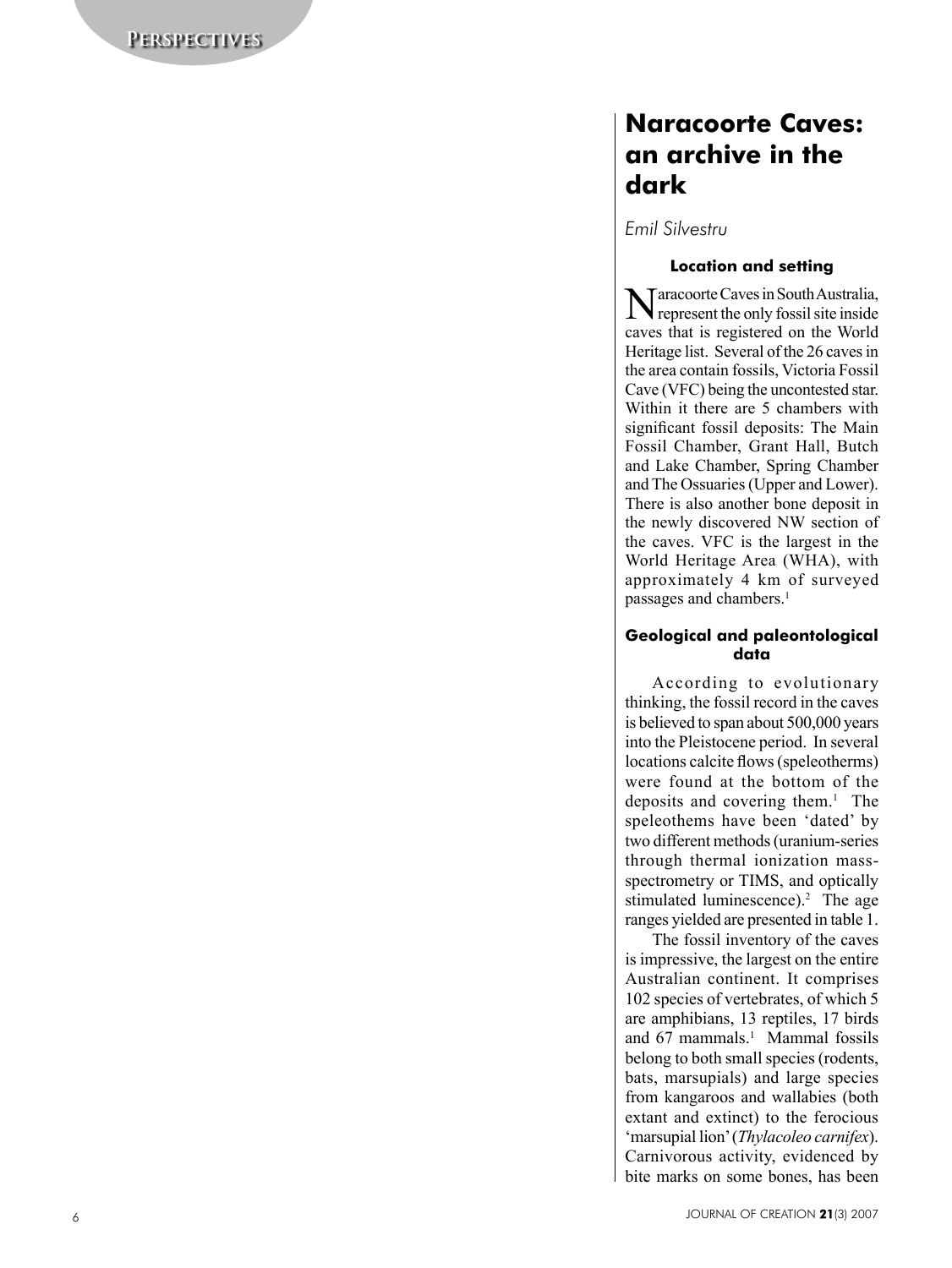**Perspectives**

reported in several cases.<sup>1</sup> Fresh water shells have also been reported at several different locations.<sup>1</sup>

### **Evolutionary significance**

Although too old according to radiometric dating to be direct evidence for one of the most cherished theories regarding the extinction of the large Pleistocene fauna, namely humans, it is still hoped that the fossil record in the WHA will produce significant support for this theory. According to table 1 and based on the radiometric dating of the arrival of humans (60 ka) the latest extinctions occurred about 16 ka before the arrival of humans. It will be interesting to see which of the two ideas, humans producing extinctions of animals or the infallibility of radiometric dating, will prevail.

Several different mechanisms are believed to have brought the animals into the caves but accidental falls into mostly vertical shafts is considered the most important. As the caves most likely formed in epiphreatic conditions (close to the water table) many vertical solution tubes eventually opened to the surface becoming pitfalls for the unwary fauna. It is speculated that hopping animals like some of the marsupials would have more likely fallen into shafts hidden by the undergrowth.<sup>1</sup> Not much is being said about the fresh water shells inside the caves. It is unlikely that it was their normal habitat; they could however have been washed in by flash floods.

The sediments are generally fine silts, with alternating colors from lighter, assumed to reflect drier climate, to darker, assumed to reflect a wetter, vegetation-rich climate.

#### **Some problems**

It is interesting that, using other criteria, including radiocarbon dating, the initial age estimates, before the discovery of time-marking speleothems, was well within the one estimated for similar extinctions recorded in caves of the northern hemisphere, especially of large mammals like the cave bear (*Ursus spelaeus*), the cave lion (*Panthera leo fossilis*) and the cave hyena (*Crocuta spelaea*).<sup>1</sup> It makes more sense to postulate a global cause for these extinctions and thus question the U-series datings in the WHA.

Attributing the large number of dead animals in the fossil deposits to accidental falls into the caves should be tested against what one can see in present similar situations if, indeed, the present is the key to the past! The reality is that nowhere, even in equatorial jungle karst, have even a fraction of the number of fossils discovered in the Naracoorte Caves ever been found. In fact none of the recorded fossil sites inside caves comes close to the WHA. Even in the case of massive cave ossuaries like Pestera Ursilor (Bears' Cave) in Romania where hundreds of cave bear skeletons have been found, the sedimentary sequence is much thinner, covers a smaller area and the fossils are almost mono-specific. Why is Naracoorte so different? And why is it unique even in the wider local/regional setting? The pitfall trap seems too easy an explanation.

There is also a lot to be explained regarding the sedimentary sequence. The climate-driven differences is a

**Table 1.** Radiometric dates of speleothems in various chambers in the Naracoorte Caves.<sup>1</sup>

|         | Location                                         |              | Age range in ka |
|---------|--------------------------------------------------|--------------|-----------------|
| $_{01}$ | Main Fossil Chamber, Victoria Fossil Caves (VFC) |              | min 213         |
| 02      | Grant Hall, VFC                                  |              | 76–206          |
| 03      | Spring Chamber, VFC                              | Upper layers | 210-280         |
|         |                                                  | Lower lavers | $327 - 350$     |
| 04      | Cathedral Cave (distal chamber within VFC)       |              | 159-399         |



*Thylacoleo carnifex* is one of the many fossils found in Naracoorte Caves.

rather generic interpretation and is definitely not referenced to presentday situations. Virtually all of the caves in vegetation-rich areas today have significant organic sediments composed of vegetation debris. Of what I managed to see in Naracoorte, there are no such sediments and nothing within the existing ones that would suggest such sediments existed before. The literature I consulted does not mention it either.<sup>1–3</sup> The silt looks a lot like authigenic epiphreatic endokarstic sediment (formed inside the cave, usually from the insoluble fraction of the limestone), rather than epigenetic (derived from outside the cave).

#### **An alternative explanation**

It is possible that the vast accumulation of fossils inside the caves of the Naracoorte WHA is the result of a unique event of catastrophic proportions. It could have been a fire that had set the animals in a vast area on the run for life which could have resulted in many of them plunging to their immediate or agonizing death inside the caves. Or it could have been a tsunami that ran deep inland with the same effect. In this case, a significant amount of water could have been 'swallowed by the caves', carrying with them the animals that had already been killed, including fresh water shells. Some surviving carnivores may have fed on some of the carcasses, hence the bite marks.

Either of these scenarios should have left some sort of markers but, with the land-based, long-age scenario already in the mind of the rather few researchers that have investigated the